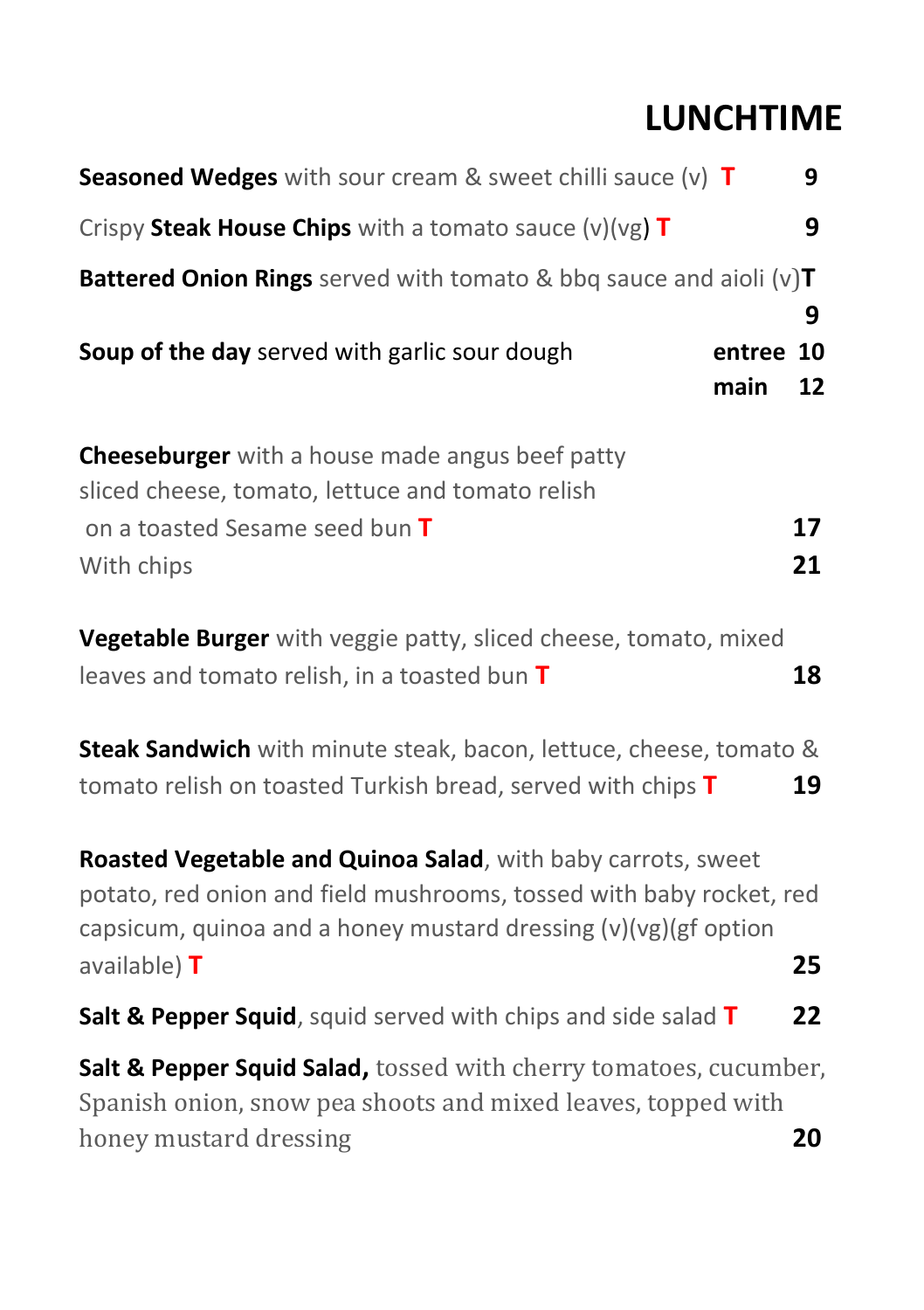| Grilled Chicken Breast Sandwich with cheese, lettuce, tomato and<br>aioli, on toasted turkish bread with garlic butter, served with                 |          |
|-----------------------------------------------------------------------------------------------------------------------------------------------------|----------|
| steakhouse chips T                                                                                                                                  | 18       |
| <b>Fish and Chips</b> , one or two pieces of fish battered, grilled (gf) or<br>crumbed, served with chips, salad, lemon & tartare $T$<br>1pc<br>2pc | 18<br>24 |
| <b>Lambs fry</b> pan fried with chargrilled bacon & served with mash potato<br>& chefs own onion gravy (gf)                                         | 17       |
| <b>Roast of the day</b> served with seasonal roast vegetables (gf)                                                                                  | 20       |
| <b>Curry of the day served with steamed jasmine rice and grilled roti</b><br>bread                                                                  | 27       |
| <b>Chicken Schnitzel,</b> served with steak house chips, salad and your<br>choice of gravy (plain, mushroom, diane or pepper) $T$                   | 24       |
| Beef Porterhouse Schnitzel, served with steak house chips, salad and                                                                                |          |

your choice of gravy (plain, mushroom, diane or pepper)**T 26**

#### **Steak of the day –** please check daily specials

# **Toppings**

| traditional parmigiana | з |
|------------------------|---|
| mushroom parmigiana    |   |
| kilpatrick             | 6 |
| hawaiian               |   |
| aussie                 |   |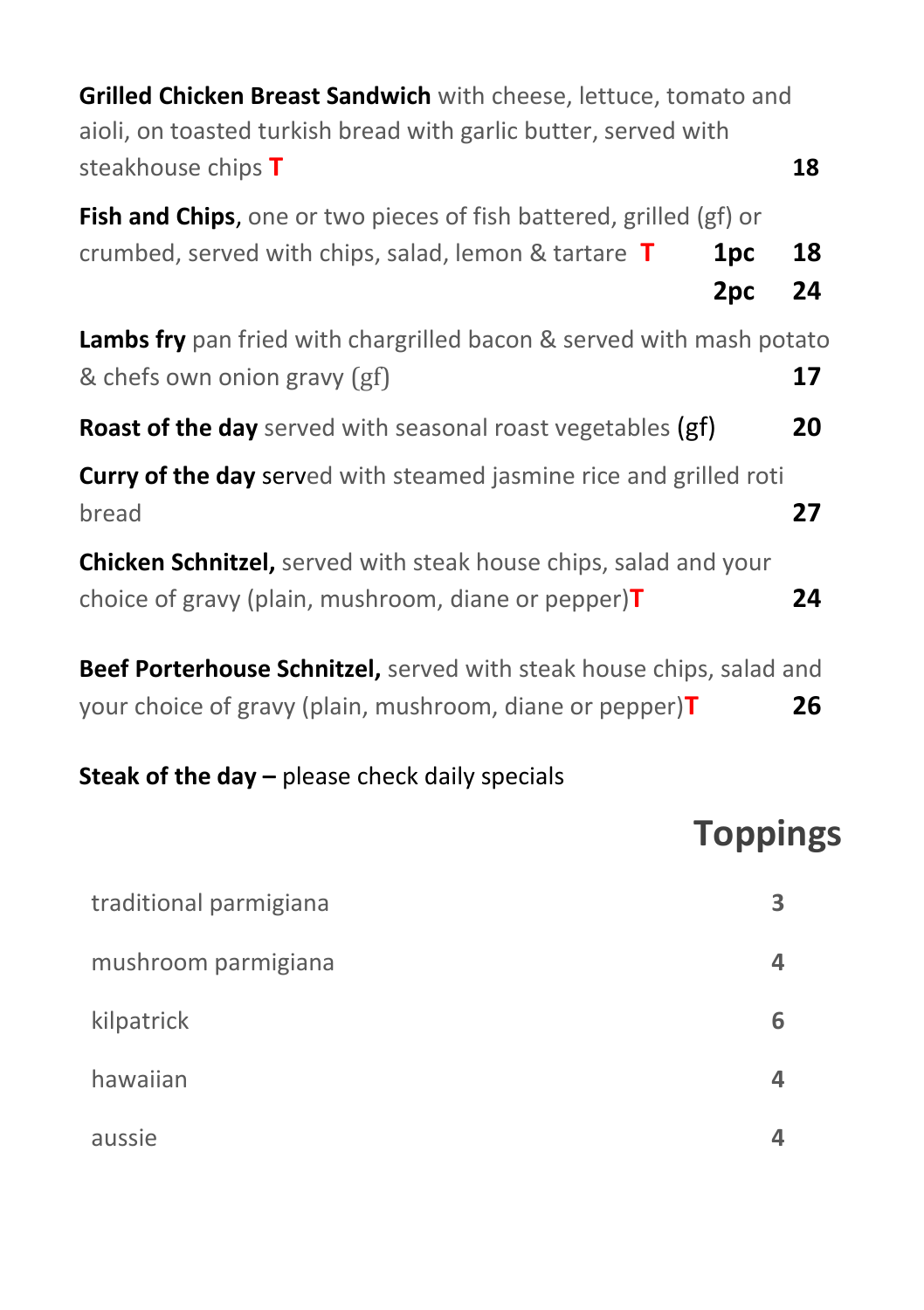# **DESSERTS**

| <b>Sticky Date Pudding</b> served with vanilla ice cream and topped with<br>butterscotch sauce                                          | 10 |
|-----------------------------------------------------------------------------------------------------------------------------------------|----|
| <b>Ice cream Sundae</b> with chocolate wafers, chopped nuts or sprinkles<br>and your choice of chocolate, caramel or strawberry topping | 7  |
| <b>Mini Pavlova</b> served with Chantilly cream and mixed berries                                                                       | 8  |
| <b>Steamed Banana Pudding</b> served with vanilla custard                                                                               | 10 |
| Pavlova Parfait with chocolate brownie, mixed berries, Chantilly<br>cream and chocolate ganache                                         | 12 |

**Please advise staff of any allergies, when ordering your meal (v) vegetarian option, (gf) gluten free option, mash instead of chips Items marked with 'T' are available for takeaway**